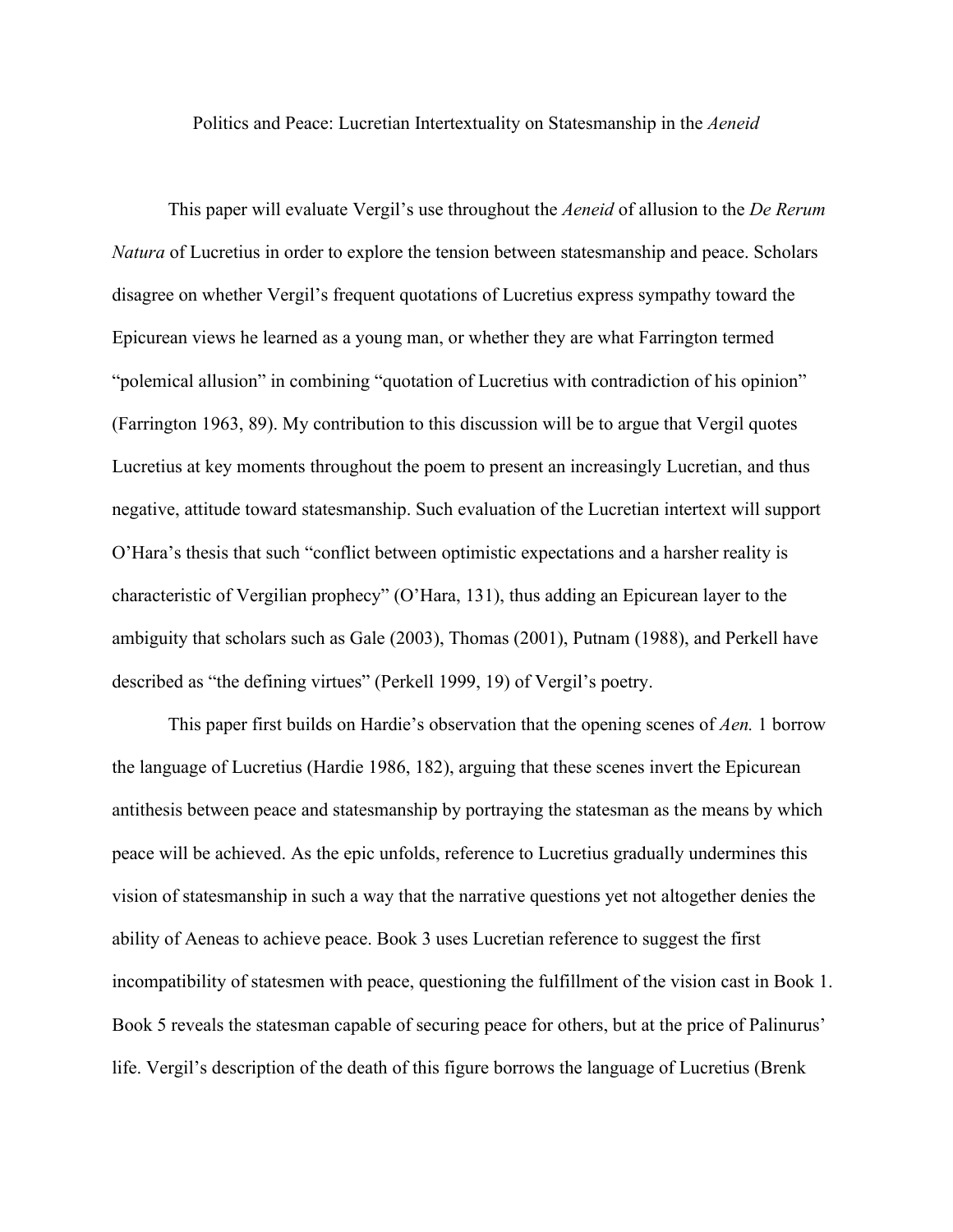1988, 75) to create a parallel between Palinurus and Iphigenia, whose sacrifice, Lucretius argues, illustrates that statesmanship requires human victims. Book 7 continues to use allusion to Lucretius to undermine the Book 1 vision for statesmen, depicting them as unable to secure peace at all due to the intervention of the gods. The statesmanship of Book 9 uses Lucretian intertextuality that, as Farrell observes, associates Trojan statesmanship with the worst accusations of Lucretius (Farrell 1997, 235), demanding as additional human victims Nisus and Euryalus. Read in light of the Epicurean undertones running throughout the *Aeneid*, the death of Turnus highlights the fundamental ambiguity of the epic: Aeneas' final act secures the promised *sedes quietas*, but such peace, absent from the narrative itself, remains a prophesy as unfulfilled as it was in Book 1.

In addition to contributing to the scholarly conversation on the presence and significance of Lucretian intertextuality in the *Aeneid*, this paper has pedagogical value for high school Latin teachers and professors who teach introductory Vergil classes in that several key passages likely to be read in such settings will be discussed, evaluated, and connected thematically to one another. This paper also provides scholarly context relevant to such teachers by summarizing and providing a metric for evaluating contemporary responses to Vergil, supporting Parry's claim that "[w]e hear two distinct voices in the *Aeneid*, a public voice of triumph, and a private voice of regret" (Parry 1963, 79).

## Bibliography

- Brenk, Frederick. "Wind and Waves, Sacrifice and Treachery: Diodoros, Appian and the death of Palinurus in Vergil." *Aevum*, vol. 62, fasc. 1, 1988, pp. 69-80.
- Farrell, Joseph. "The Vergilian Intertext." *The Cambridge Companion to Virgil,* edited by Charles Martindale, Cambridge University Press, 1997, 222-238.